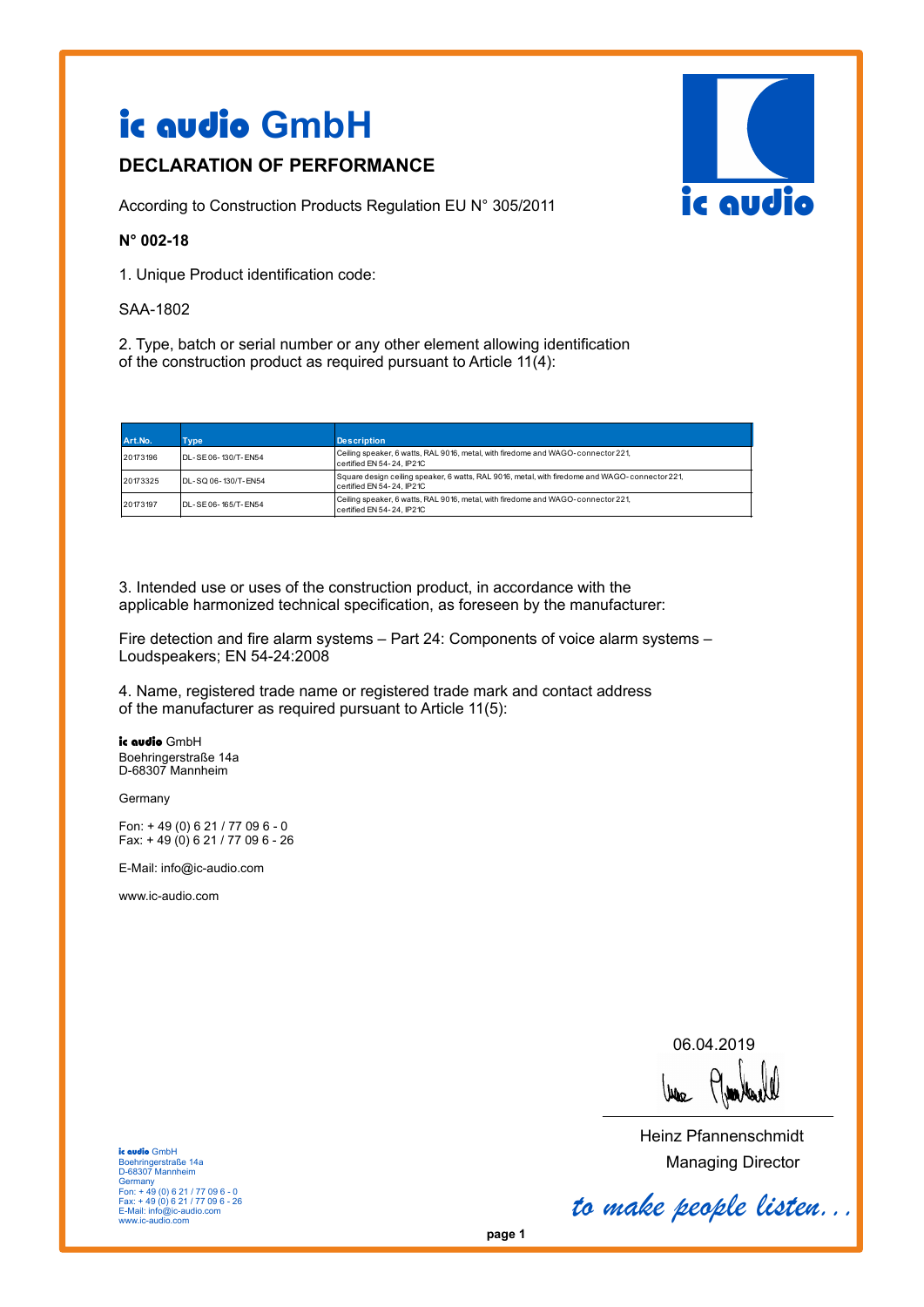# ic audio **GmbH**

## **DECLARATION OF PERFORMANCE**



According to Construction Products Regulation EU N° 305/2011

5. Where applicable, name and contact address of the authorized representative whose mandate covers the tasks specified in Article 12(2):

#### Not applicable

6. System or systems of assessment and verification of constancy of performance of the construction product:

#### System 1

7. Declaration of performance concerning a construction product covered by the harmonized standard:

Jednostka Certyfikująca | Certification Department Centrum Naukowo-Badawcze Ochrony Przeciwpożarowej Państwowy Instytut Badawczy (CNBOP-PIB) ul. Nadwiślańska 213, 05-420 Józefów, Poland tel: (+48) 22 76 93 319, (+48) 22 76 93 345 fax: (+48) 22 76 93 356

performed type testing and the initial inspection of the manufacturing plant and of the factory production control with continuous surveillance assessment and approval of the factory production control and issued the EC certificates of conformity:

EC Certificate of Conformity 1438-CPR-0642

8. In case of the declaration of performance concerning a construction product for which a European Technical Assessment has been issued:

Not applicable, see item 7

9. Declared performance:

All requirements including all Essential Characteristics and the corresponding performances for the intended use or uses indicated in point 3 above have been determined as described in the hEN mentioned in the table below.

 $\epsilon$ 

06.04.2019

Heinz Pfannenschmidt Managing Director

ic audio GmbH Boehringerstraße 14a D-68307 Mannheim Germany Fon: + 49 (0) 6 21 / 77 09 6 - 0 Fax: + 49 (0) 6 21 / 77 09 6 - 26 E-Mail: info@ic-audio.com www.ic-audio.com

*to make people listen...*